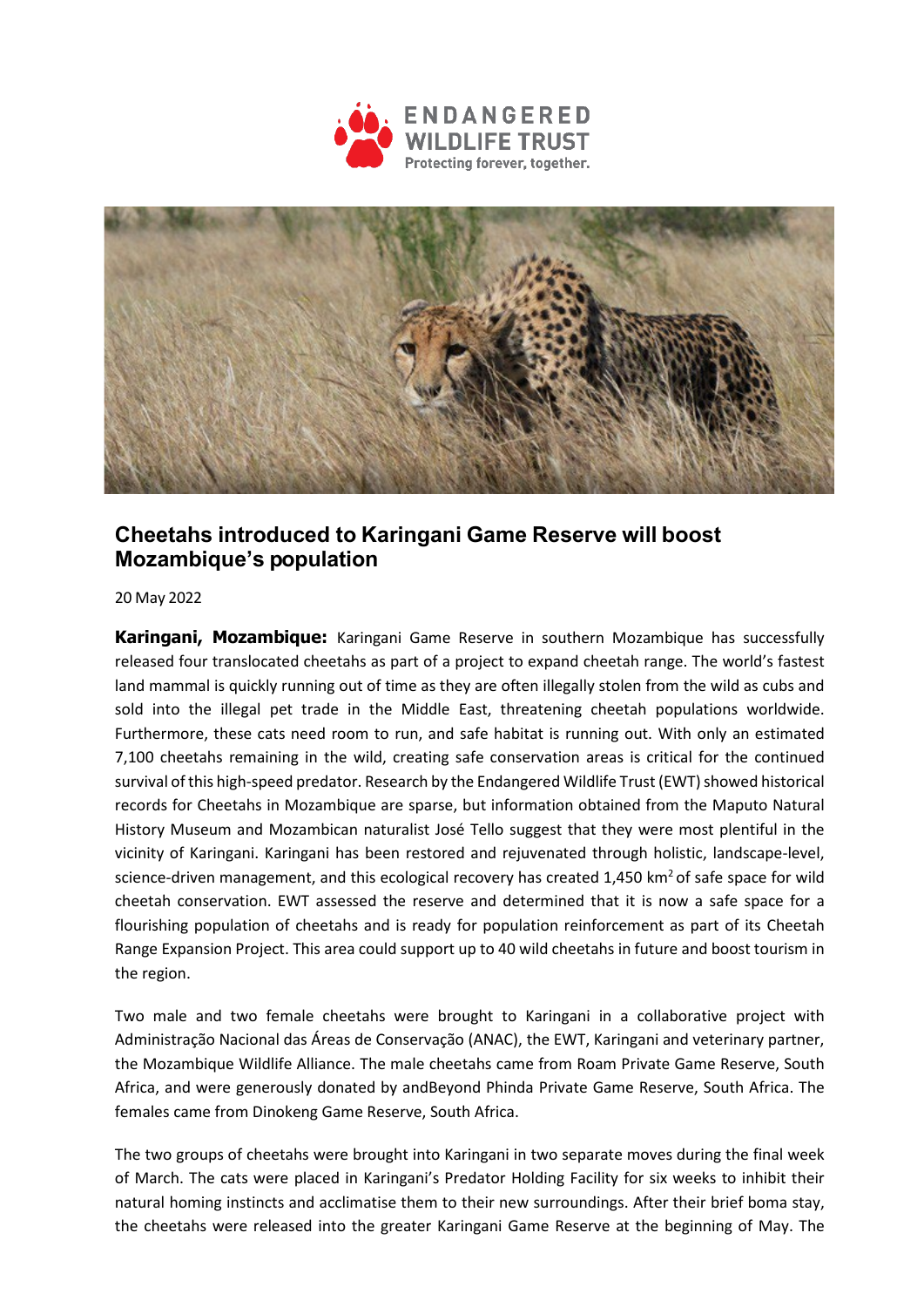release was attended by members from one of Karingani's neighbouring communities, Cubo. The reserve staff will continue to monitor the cheetahs post-release to ensure the transition into their new home goes smoothly.

Cheetahs have been systematically eradicated from more than 90% of their historical range in Africa. One way to recover safe habitat for cheetahs is to reintroduce them into areas where the original anthropogenic threats that led to their extirpation have subsequently been eliminated. Since 1999, cheetahs have been reintroduced into 62 reserves in South Africa, two in Malawi, one in Zambia, and two in Mozambique. In 2021, the EWT commenced with two cheetah reintroductions into Mozambique in collaboration with ANAC. Twelve founder cheetahs were relocated from South Africa and Malawi to the Zambezi Delta, and four founder cheetahs were relocated to Maputo Special Reserve. This move to Karingani marks the third translocation of cheetahs into Mozambique as part of the EWT's Cheetah Range Expansion Project.

Karingani is honoured to be a part of this collaborative conservation effort to further enhance the conservation of this remarkable, threatened species. Reserve warden Ellery Worth emphasises that "to be in a position to ecologically reinforce cheetah populations on Karingani and at the same time be able to partner with like-minded organisations, nationally and internationally, is the epitome of sound conservation practise."

**About the Endangered Wildlife Trust:** The Endangered Wildlife Trust (EWT) has worked tirelessly for nearly 50 years to save wildlife and habitats, with a vision to promote a healthy planet and an equitable world that values and sustains the diversity of all life. The EWT's team of field-based specialists is spread across southern and East Africa, where committed conservation action is needed the most. Working with partners, including businesses and governments, the EWT is at the forefront of conducting applied research, supporting community conservation and livelihoods, training and building capacity, addressing human-wildlife conflict, monitoring threatened species, and establishing safe spaces for wildlife range expansion. A beacon of hope for Africa's wildlife, landscapes, and communities, the EWT is protecting forever, together. Find out more a[t www.ewt.org.za](http://www.ewt.org.za/)

**About Karingani:** Extending over an area of 150 000 ha Karingani represents the largest privately managed tract of land within the Greater Libombo Conservancy (GLC), Mozambique. Karingani has an integrated and enduring vision, of becoming a world- leader in sustainable conservation. Karingani's goal is to restore, enhance and maintain the natural ecological processes and biodiversity through an effective and sustainable partnership between the Mozambican Government, private investors and participating communities. To utilise, exemplify and demonstrate the viability of world-leading investorfunded sustainable conservation practice in order to re-establish and preserve the presence of wilderness and wildlife, alongside thriving and like-minded communities in this vast and strategically important habitat, which, without careful, long term responsible stewardship, faces the stark risk of being lost forever. [http://www.karingani.com](http://www.karingani.com/)

**About ANAC:** Established in 2011, the Administração Nacional das Áreas de Conservação (ANAC) is a State institution responsible for the conservation of biodiversity and the sustainable development of Mozambique's ecotourism. Its main activities are the planning, coordination and execution of activities in the conservation areas, in partnership with local organisations and communities. The conservation areas, administered by ANAC, represent around 25% of the national territory, including 7 National Parks and 7 National Reserves, and 70 game hunting areas divided in 20 official game reserves, 9 hunting blocks, 13 community projects and 31 game farms.<http://www.anac.gov.mz/en/anac/>

**About Mozambique Wildlife Alliance**: The Mozambique Wildlife Alliance (MWA) works in association